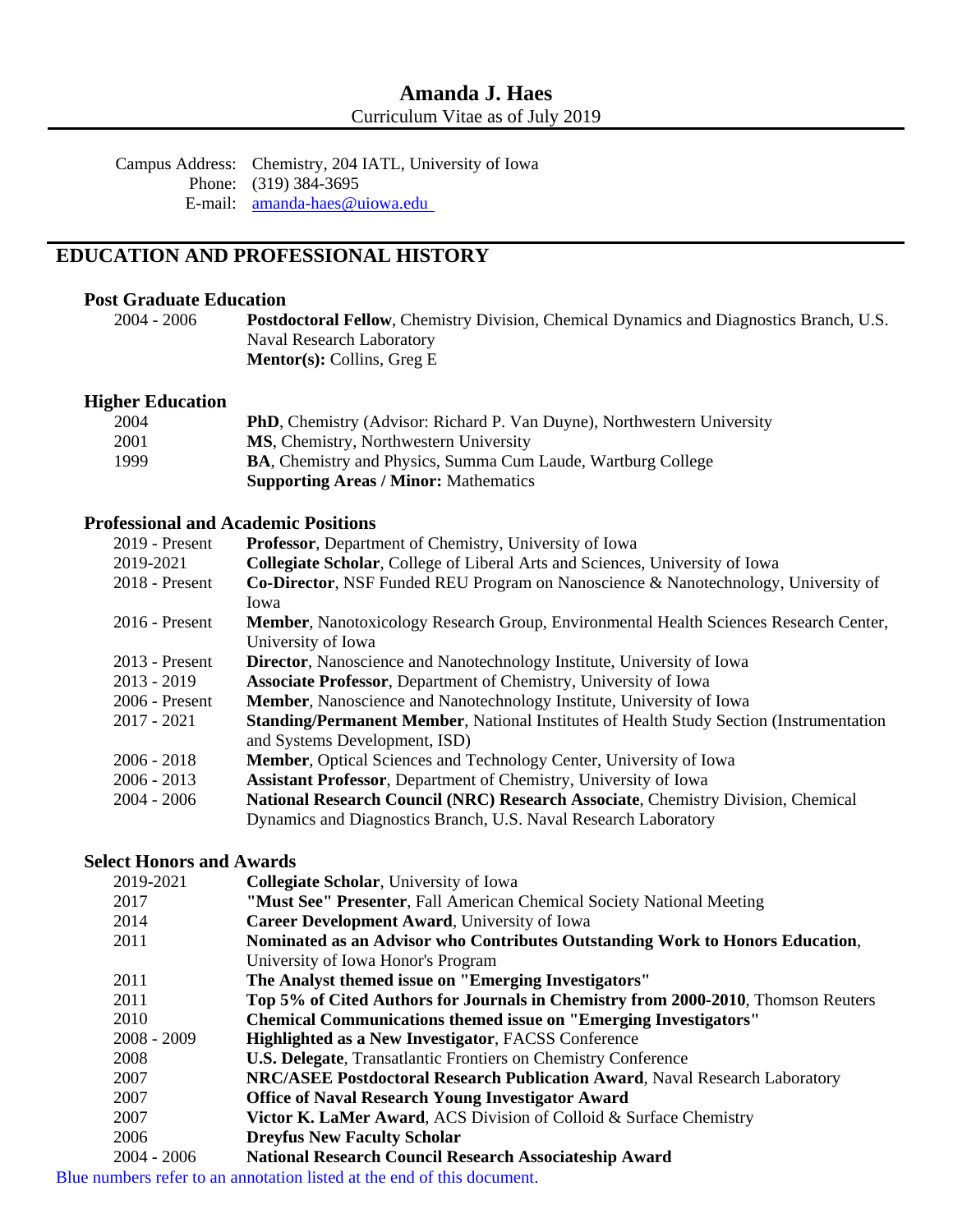| 2004          | <b>Excellence in Graduate Research (Outstanding Thesis) Award, Northwestern University,</b>   |
|---------------|-----------------------------------------------------------------------------------------------|
|               | Department of Chemistry                                                                       |
| 2004          | <b>Kirkbright Bursary Award, Association of British Spectroscopists</b>                       |
| 2004          | <b>Outstanding Research Award, Nanoscale Science and Engineering Center (Northwestern</b> )   |
|               | University)                                                                                   |
| $2003 - 2004$ | <b>Research Fellow, American Chemical Society Division of Analytical Chemistry and Dupont</b> |
| 2003          | <b>Materials Research Society Graduate Student Gold Award</b>                                 |
| $2001 - 2003$ | Nanoscale Science and Engineering Center Graduate Fellow, Northwestern University             |
| $2001 - 2003$ | <b>University Fellow, Northwestern University</b>                                             |
| 2002          | <b>Eastman Chemical Summer Research Fellow, American Chemical Society Division of</b>         |
|               | <b>Analytical Chemistry</b>                                                                   |
| 1999          | <b>National Science Foundation Graduate Fellowship Honorable Mention</b>                      |

Haes, A. Page 2

# **TEACHING**

**Student Mentoring** (\* indicates chair of the committee)

*PHD* 

| <b>Advisor</b>            |                                                                                                                    |
|---------------------------|--------------------------------------------------------------------------------------------------------------------|
| $2018 -$ Present          | *Pagel, Katrina; In Process                                                                                        |
| 2018 - Present            | *Wang, Junnan; In Process                                                                                          |
| 2017 - Present            | *Kumarage, Sajeewani; In Process                                                                                   |
| $2014$ - Present          | *Phan, Hoa; In Process                                                                                             |
| $2013$ - Present          | *Xi, Wenjing; Completed, Research Scientist, FDA                                                                   |
| $2012 - 2017$             | *Lu, Entzu (Grace); Completed, Post-doctoral Associate, West<br>Virginia University                                |
| $2012 - 2015$             | *Wijenayaka, Lahiru; Completed, Post-doctoral Associate, Sri<br>Lanka Institute of Nanotechnology                  |
| $2009 - 2015$             | *Shrestha, Binaya; Completed, Instructional Services Manager,<br>University of Iowa                                |
| $2008 - 2014$             | *Volkert, Anna; Completed, Visiting Assistant Professor, Gustavus<br><b>Adolphus University</b>                    |
| $2008 - 2013$             | *Pierre, Marie Carmelle; Completed, Adjunct Professor, Kean<br>College                                             |
| $2008 - 2011$             | *Ivanov, Michael; Completed, Associate Director of Digital<br>Content at McGraw Hill and Adjunct Professor at NICC |
| <b>Internship Advisor</b> |                                                                                                                    |
| 2008                      | Ryu, Kyungtag; Completed, deceased                                                                                 |
| <b>MS</b>                 |                                                                                                                    |
| <b>Advisor</b>            |                                                                                                                    |
| $2015 - 2017$             | *Neupane, Binita; Completed, Process Engineer, Intel                                                               |
| $2014 - 2016$             | *Keratithamkul, Khomson; Completed, Graduate Student,<br>University of Minnesota, Department of Education          |
| $2012 - 2014$             | *Butzke, Megan; Completed, P.A. Student, Rosalind Franklin<br>University of Medicine and Science                   |
| $2006 - 2009$             | *Walker, Brandon; Completed, Research Instrumentation Position,<br><b>Albany State University</b>                  |
| $2006 - 2008$             | *Bednar, Heidi; Completed, Graduate Student, UCLA                                                                  |
| $2006 - 2008$             | *Friday, Tyson; Completed, Chemist, Frontier Natural Products<br>$Co$ -op                                          |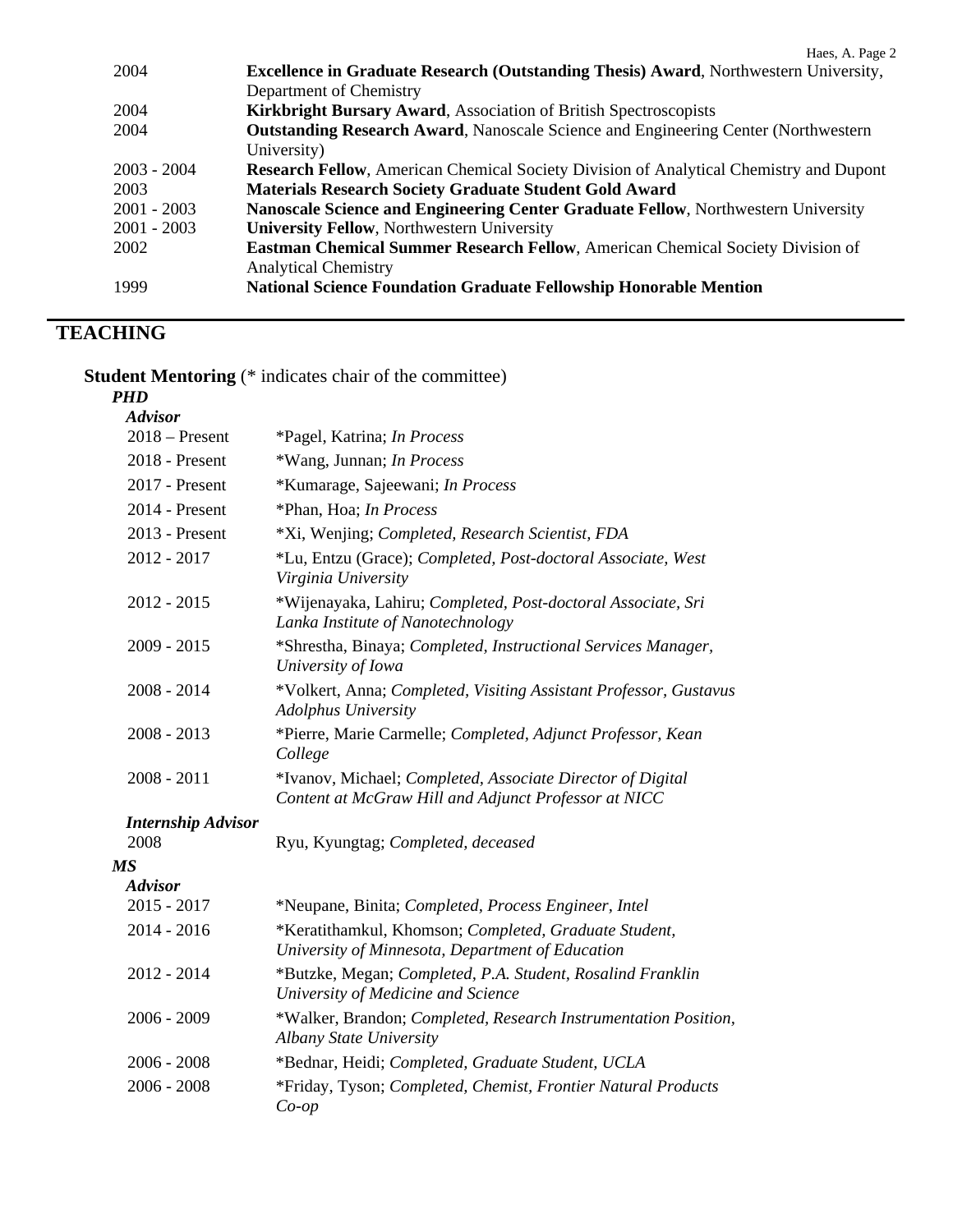#### Haes, A. Page 3

#### **Professional Student Mentoring**

 *Postdoctoral Research Supervision* 

| $2009 - 2010$ | Nath, Sudip Chemist, Nanotech                                |
|---------------|--------------------------------------------------------------|
| $2008 - 2010$ | Subramaniam, Varuni Chemist, Iowa Department of Agriculture  |
|               | and Land Stewardship                                         |
| 2007 - 2009   | Roca, Maryuri Visiting Assistant Professor, Skidmore College |

## **SCHOLARSHIP**

#### **20 Most Recent Publications (out of 63)**

- **CLAS \* System** \* = Senior Author, Major Contribution, \*\* = Secondary Contribution \*\*\* = Equal Contribution, \*\*\*\* = Minor Contribution *Refereed Articles*
- 1. \*Phan, H.T., Haes, A.J. (2019) What does nanoparticle stability mean? *Journal of Physical Chemistry*, 123 (27), 16495-16507.
- 2. \*Xi, W. Haes, A.J. (2019). Elucidation of HEPES Affinity to and Structure on Gold Nanostars. *Journal of the American Chemical Society*, 141(9), 4034-4042.
- 3. \* Xi, W., Volkert, A.A., Boller, M.C., Haes, A.J. (2018). Vibrational Frequency Shifts for Monitoring Non-Covalent Interactions between Molecular Imprinted Polymers and Analgesics. *Journal of Physical Chemistry C*, 122(40), 23068-23077.
- 4. \*\*\* Lu, G., Haes, A. J., Forbes, T. Z. (2018). Detection and identification of solids, surfaces, and solutions of uranium using vibrational spectroscopy. *Coordination Chemistry Reviews*, *374*, 314-344.
- 5. \* Xi, W., Phan, H. T., Haes, A. J. (2018). How to accurately predict solution-phase gold nanostar stability. *Analytical and Bioanalytical Chemistry*, *122*, 14846-14856.
- 6. \* Phan, H. T., Haes, A. J. (2018). Impacts of pH and intermolecular interactions on surface-enhanced Raman scattering chemical enhancements. *Journal of Physical Chemistry C*, *122*(26), 14846-14856.
- 7. \* Lu, G., Johns, A., Neupane, B., Phan, H. T., Cwiertny, D. M., Forbes, T. Z., Haes, A. J. (2018). Matrix-independent surface-enhanced Raman scattering detection of uranyl using electrospun amidoximated polyacrylonitrile mats and gold nanostars. *Analytical Chemistry*, *90*, 6766-6772.
- 8. \* Xi, W., Shrestha, B. K., Haes, A. J. (2018). Promoting intra- and intermolecular interactions in surface-enhanced Raman scattering. *Analytical Chemistry*, *90*(1), 128-143.
- 9. \* Owais, A. I., Lu, G., Keratithamkul, K., Kanellis, M. J., Haes, A. J. (2018). Silver diamine fluoride chemical mechanisms of action as a caries arresting and preventing agent. *Journal of the California Dental Association*, *46*(2), 113-120.
- 10. \* Lu, G., Forbes, T. Z., Haes, A. J. (2016). Evaluating best practices in Raman spectral analysis for uranium speciation and relative abundance in aqueous solutions. *Analytical Chemistry*, *88*(1), 773-80.
- 11. \* Lu, G., Shrestha, B. K., Haes, A. J. (2016). Importance of tilt angles of adsorbed aromatic molecules on nanoparticle rattle SERS substrates. *Journal of Physical Chemistry C*, *120*, 20759-20767.
- 12. \*\*\* Grassian, V. H., Haes, A. J., Mudunkotuwa, I. A., Demokritou, P., Kane, A. B., Murphy, C. J., Hutchison, J. E., Isaacs, J. A., Jun, Y.-S., Karn, B., Khondaker, S. I., Larsen, S. C., Lau, B. L. T., Pettibone, J. M., Sadik, O. A., Saleh, N. B., Teague, C. (2016). NanoEHS - defining fundamental science needs: no easy feat when the simple itself is complex. *Environmental Science: Nano*, *3*(1), 15-27.
- 13. \* Lu, G., Forbes, T. Z., Haes, A. J. (2016). SERS detection of uranyl using functionalized gold nanostars promoted by nanoparticle shape and size. *Analyst*, *141*, 5137-5143.
- 14. \* Volkert, A. A., Pierre, M. C. S., Shrestha, B., Haes, A. J. (2015). Implications of sample aging on the formation of internally etched silica coated gold nanoparticles. *RSC Advances*, *5*(5), 3774-3780.
- 15. \* Wijenayaka, L. A., Ivanov, M. R., Cheatum, C. M., Haes, A. J. (2015). Improved parametrization for extended Derjaguin, Landau, Verwey, and Overbeek predictions of functionalized gold nanosphere stability. *Journal of Physical Chemistry C*, *119*(18), 10064-10075.
- 16. \* Shrestha, B. K., Haes, A. J. (2015). Improving surface enhanced Raman signal reproducibility using gold-coated silver nanospheres encapsulated in silica membranes. *Journal of Optics*, *17*(11), 114017.
- 17. \* Lu, G., Goodman, A. M., Ayres, B., Builta, Z., Haes, A. J. (2015). Near real-time determination of metabolic parameters for unquenched 6-mercaptopurine and xanthine oxidase samples using capillary electrophoresis. *Journal of Pharmaceutical and Biomedical Analysis*, *111*, 51-56.
- 18. \* Volkert, A. A., Haes, A. J. (2014). Advancements in nanosensors using plastic antibodies. *Analyst*, *139*(1), 21-31.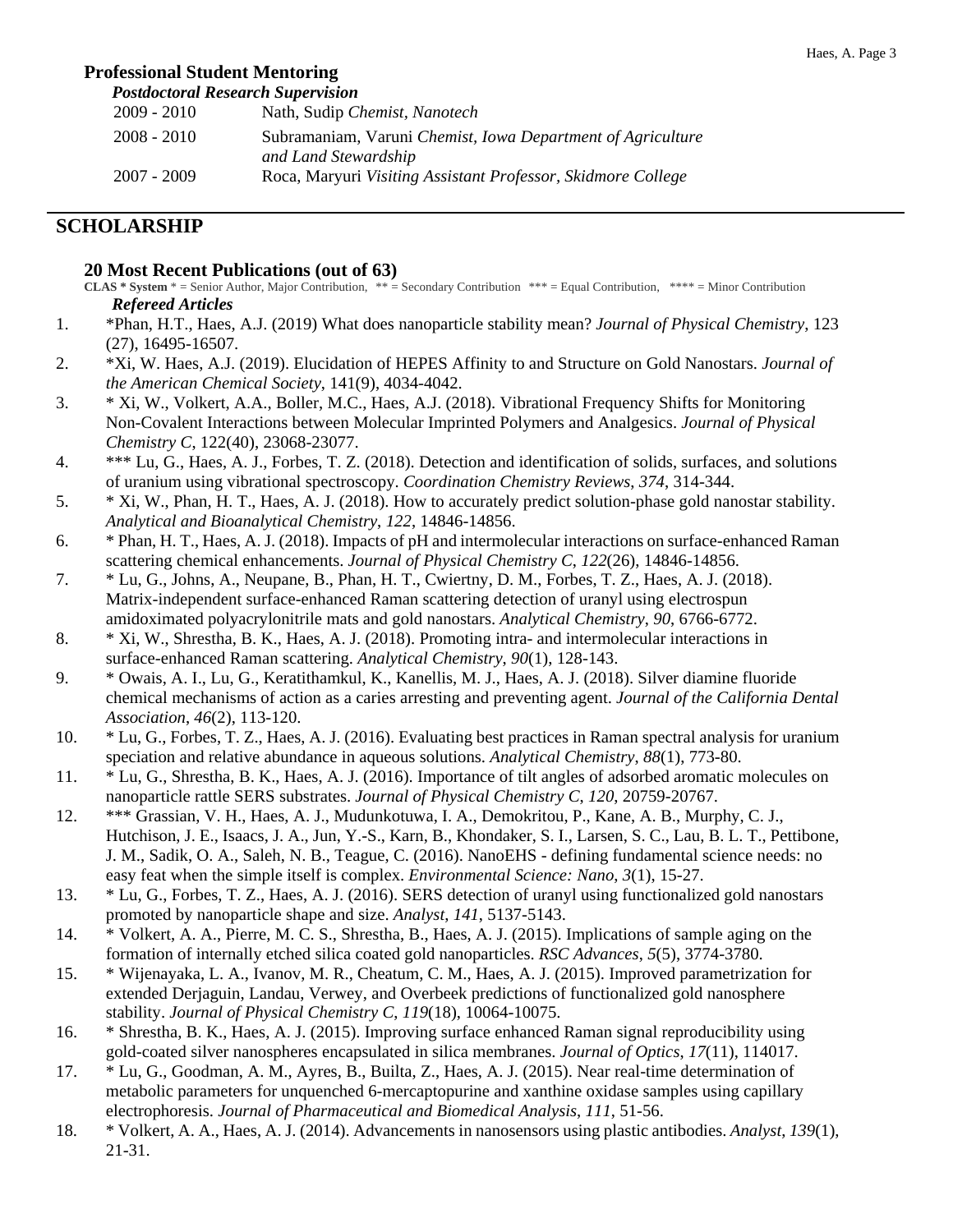- 19. \* Ivanov, M. R., Haes, A. J. (2012). Anionic functionalized gold nanoparticle continuous full filling separations: Importance of sample concentration. *Analytical Chemistry*, *84*(3), 1320-1326.
- 20. \* Pierre, M. C. S., Haes, A. J. (2012). Purification implications on SERS activity of silica coated gold nanospheres. *Analytical Chemistry*, *84*(18), 7906-7911.

### **Recent Grants and Contracts**

| <b>Current</b>            |                                                                                      |
|---------------------------|--------------------------------------------------------------------------------------|
|                           | January 2019-Present Tungstate Speciation Evaluation using Raman Spectroscopy        |
|                           | Contract with Iowa Corn Board Association.                                           |
|                           | Investigator/s: Amanda J. Haes (Principal Investigators)                             |
|                           | Mar 2018 - Dec 2021 REU Site: Undergraduate Research in Nanoscience & Nanotechnology |
|                           | Funded by National Science Foundation. Award amount: (\$360,000.00).                 |
|                           | Investigator/s C Allan Guymon (Co-Investigator), Amanda J Haes (Principal            |
|                           | Investigator).                                                                       |
| Feb 2017 - Jan 2021       | Rapid Uranium Sensors to Minimize Health Impacts in the Navajo Nation 1R01ES027145   |
|                           | Funded by National Institutes of Health. Award amount: (\$1,869,495.00).             |
|                           | Investigator/s Amanda J Haes (Principal Investigator/Project Director), Tori Z       |
|                           | Forbes, David M Cwiertny, Jose Cerrato.                                              |
| Jul 2017 - Jun 2020       | Overcoming Adsorption Limitations for Surface Enhanced Spectroscopy Measurements     |
|                           | Funded by National Science Foundation. Award amount: (\$330,000.00).                 |
|                           | Investigator/s Amanda J Haes (Principal Investigator).                               |
| Jul 2016 - Jun 2019       | Smart Release Antimicrobial Coatings for Dental Implants                             |
|                           | Funded by National Institutes of Health. Award amount: (\$417,125.00).               |
|                           | Investigator/s Amanda J Haes (Co-I), Isabelle Denry (Principal Investigator).        |
| <b>Recently Completed</b> |                                                                                      |
| Feb 2012 - Jan 2017       | <b>SERS-Active Chromatographic Gold Nanorods</b>                                     |
|                           | Funded by National Science Foundation. Award amount: (\$315,982.00).                 |
|                           | Investigator/s Amanda J Haes (Principal Investigator).                               |
| Feb 2015 - Jan 2016       | Development of Real-Time Sensitive and Selective Radiological Sensors                |
|                           | Funded by Office of the Vice President for Research and Economic Development.        |
|                           | Award amount: (\$49,904.00). Investigator/s Amanda J Haes (Principal                 |
|                           | Investigator), Tori Z Forbes (Co-Investigator), David M Cwiertny                     |
|                           | (Co-Investigator).                                                                   |

## **Selected Invited Lectures and Conference Presentations (2014 – Present)**

#### *UNIVERSITIES*

| 2019 | Impacts of Nanoparticles in the Environment and Biological Systems, College of St.   |
|------|--------------------------------------------------------------------------------------|
|      | Benedict/St. John's University, Saint Joseph, Minnesota                              |
| 2019 | Impacts of Nanoparticles in the Environment and Biological Systems, University of    |
|      | Dubuque, Dubuque, Iowa                                                               |
| 2019 | Nanoparticles and SERS - To Stability and Beyond!, Baylor University, Waco, Texas    |
| 2019 | Nanoparticles and SERS - To Stability and Beyond!, Texas A & M, College Station,     |
|      | Texas                                                                                |
| 2019 | Nanoparticles and SERS - To Stability and Beyond!, University of California, Irvine, |
|      | Irvine, California                                                                   |
| 2019 | Nanoparticles and SERS - To Stability and Beyond!, University of Houston, Houston,   |
|      | Texas                                                                                |
| 2019 | Nanoparticles and SERS - To Stability and Beyond!, University of Illinois, Chicago,  |
|      | Chicago, Illinois                                                                    |
| 2018 | Determining Heavy Metal Speciation, University of Iowa, Human Toxicology Program,    |
|      | Iowa City, Iowa                                                                      |
| 2018 | Engineering Plasmonic Nanoparticles, University of Iowa, Department of Chemical and  |
|      | Biochemical Engineering, Iowa City, Iowa                                             |
| 2018 | Nanoparticles and SERS - To Stability and Beyond!, Georgia Tech, Department of       |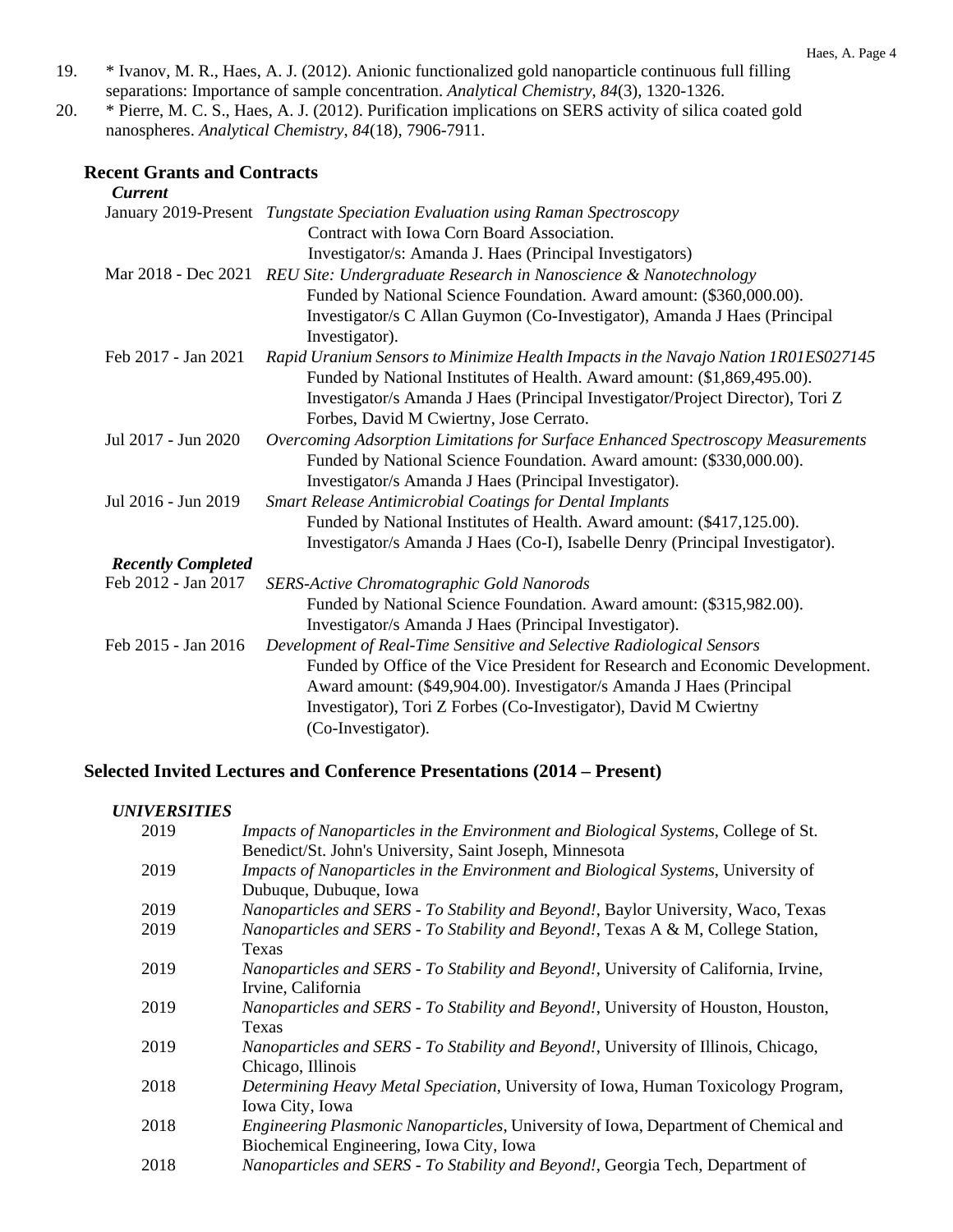|                    | 11aCo, 71.                                                                                                                                                                 |
|--------------------|----------------------------------------------------------------------------------------------------------------------------------------------------------------------------|
| 2018               | Materials Science and Engineering, Atlanta, Georgia<br>Nanoparticles and SERS - To Stability and Beyond!, University of Iowa, Department of<br>Chemistry, Iowa City, Iowa  |
| 2018               | Promoting Adsorption of Non-thiolated Molecules to Gold Nanostars - Fundamentals                                                                                           |
|                    | and Applications, Iowa State University, Department of Chemistry, Ames, Iowa                                                                                               |
| 2017               | Gold Nanostars as Optical Sensors - Successes and Practical Challenges, University of<br>California, Riverside, Riverside, California                                      |
| 2017               | The Many "Colors" of Gold Nanoparticles, Drake University, Des Moines, Iowa                                                                                                |
| 2017               | Gold Nanostar Stability and Use in Complex Matrices, University of Washington,<br>Seattle, Washington                                                                      |
|                    |                                                                                                                                                                            |
| 2017               | Gold Nanostar Stability and Use in Complex Matrices, Rice University, Houston, Texas                                                                                       |
| 2017               | How does metal nanoparticle stability impact quantitative detection using plasmonic<br>sensors?, University of West Virginia, Materials Science & Engineering, Morgantown, |
|                    | West Virginia                                                                                                                                                              |
| 2017               | Toward the Development of a Practical Nanosensor for Uranium, Gustavus Adolphus,<br>St. Peter, Minnesota                                                                   |
| 2017               | Toward the Development of a Practical Nanosensor for Uranium, University of West<br>Virginia, Chemistry, Morgantown, West Virginia                                         |
| 2017               | NNI@UI REU Program Seminar, The Many "Colors" of Gold Nanoparticles, Iowa<br>City, Iowa                                                                                    |
| 2016               | The Many Colors of Gold Nanoparticles, NNI@UI REU Program Seminar, Iowa City,                                                                                              |
|                    | Iowa                                                                                                                                                                       |
| 2016               | Artificial Receptors for Plasmonic Sensor Development, University of Colorado,<br>Boulder, Colorado                                                                        |
| 2016               | Plasmonic Nanomaterial Stability, University of Colorado, Boulder, Colorado                                                                                                |
| 2015               | Quantitative Detection Hurdles for Biological and Environmental using Metal<br>Nanoparticles, Michigan State University, East Lansing, Michigan, United States             |
| 2015               | NNI@UI Symposium, Fundamental Science Needs in NanoEHS, Iowa City, Iowa                                                                                                    |
| 2015               | The Many Colors of Gold Nanoparticles, REU Program, University of Iowa, Iowa City,<br>Iowa                                                                                 |
|                    |                                                                                                                                                                            |
| 2015               | Improving Medical and Environmental Diagnostics with Nanomaterials, University of<br>Minnesota, Morris, Morris, Minnesota                                                  |
| 2015               | What do we really know about nanoparticle stability?, University of Iowa, Analytical<br>Chemistry Seminar, Iowa City, Iowa                                                 |
| 2014               | Quantitative Bio-Detection Using SERS, Washington University, Army Workshop, St.<br>Louis, Missouri, United States                                                         |
| 2014               | Improving Medical Diagnostics with Nanomaterials, Missouri State University,<br>Springfield, Missouri, United States                                                       |
| <b>CONFERENCES</b> |                                                                                                                                                                            |
|                    |                                                                                                                                                                            |
| 2019               | International Conference on Advanced Vibrational Spectroscopy, Competing Role of                                                                                           |
|                    | Surface Chemistry on Nanostar Stability and SERS Activity, Auckland, New Zealand                                                                                           |
| 2019               | How Raman spectroscopy can be used to assess selective drug detection using molecular<br>imprinted polymers, SciX, Palm Springs, California                                |
| 2019               | The Many "Colors" of Gold Nanoparticles, NNI@UI REU Program, Iowa City, Iowa                                                                                               |
| 2019               | International Conference on Metamaterials, Photonic Crystals, and Plasmonics, Hybrid<br>Plasmonic Nanomaterials for Uranyl Detection, Lisbon, Portugal                     |
| 2019               | AIChE Annual Meeting, Hybrid Plasmonic Nanomaterials for Uranyl Sensing, Orlando,<br>Florida                                                                               |
| 2019               | SciX, The Plasmonic Stability of Gold Nanostars Synthesized using Good's Buffers,<br>Palm Springs, California                                                              |
| 2019               | American Chemical Society National Meeting, Positive and Negative Implications of                                                                                          |
| 2019               | Nanoparticle Stability, Orlando, Florida<br>35th International Symposium on Microscale Separations and Bioanalysis, Separations                                            |
|                    | at the Surface of Nanoparticles, Corvallis, Oregon                                                                                                                         |
| 2018               | Extreme Biosensors, Battling Matrices for Plasmonic Sensing, Lihue, Hawaii                                                                                                 |
| 2018               | Electrochemical Society Meeting (AiMES), Detection of Uranium using Plasmonic and                                                                                          |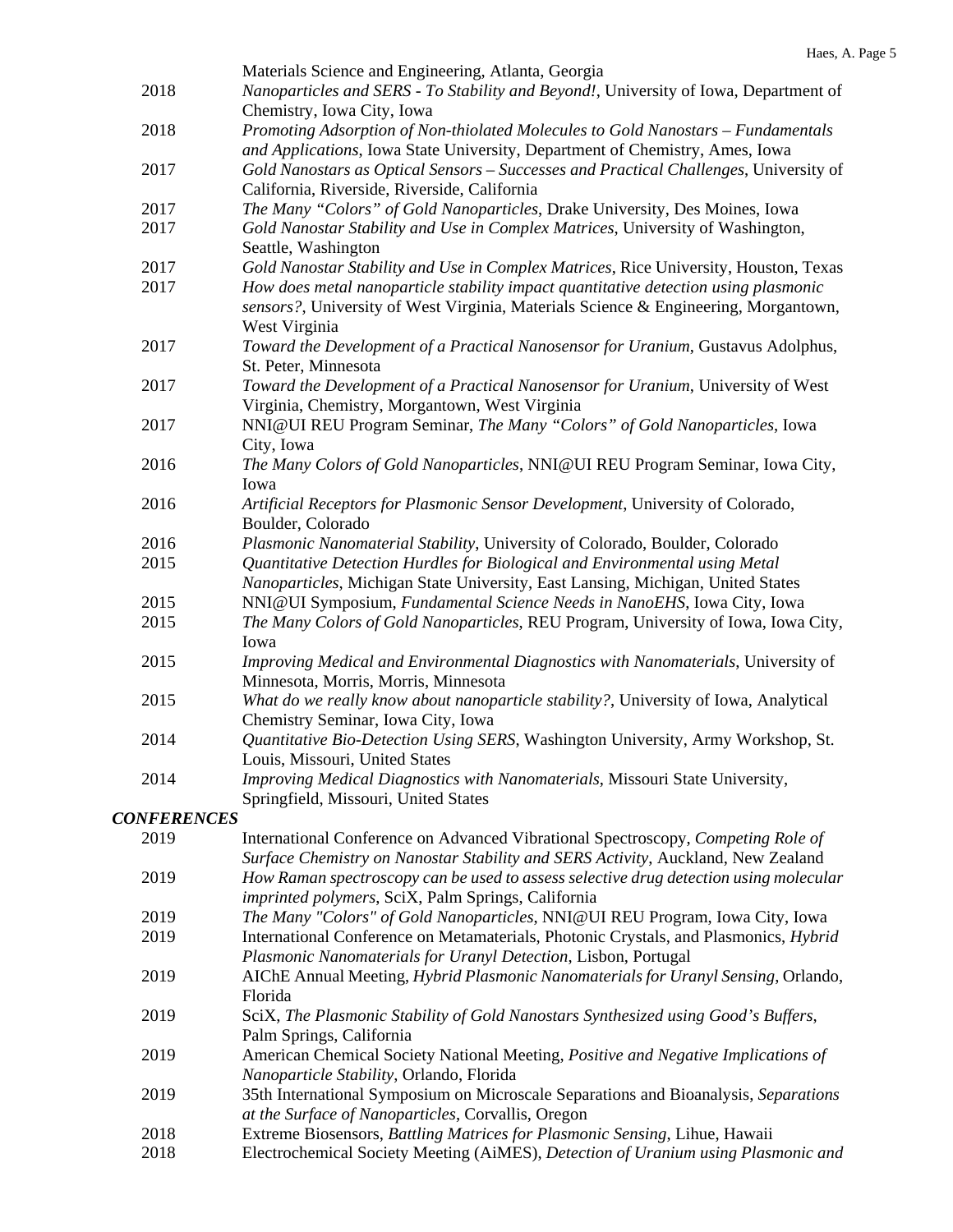|      | <b>SERS Sensors, Cancun, Mexico</b>                                                                                                                                                                |
|------|----------------------------------------------------------------------------------------------------------------------------------------------------------------------------------------------------|
| 2018 | SciX Conference, Implications of Ions on the Plasmonics and Stability of Gold<br>Nanostars, Atlanta, Georgia                                                                                       |
| 2018 | International Conference on Raman Spectroscopy, SERS and Intermolecular<br>Interactions - What Matters?, Jeju, South Korea                                                                         |
| 2017 | International Conference on Surface-Enhanced Raman Scattering, Promoting                                                                                                                           |
| 2017 | Adsorption of Non-thiolated Molecules to Gold Nanostars, Xiamen, China<br>Eastern Analytical Symposium, Translating SERS into a Robust Detection Platform for                                      |
| 2017 | Uranium in Complex Matrices, Princeton, New Jersey<br>SciX Conference, Gold Nanostars for Promoting Molecular Adsorption of                                                                        |
| 2017 | Non-thiolated Molecules, Reno, Nevada<br>Midwest Regional ACS Meeting, Harnessing the Optical Properties of Metal<br>Nanoparticles for Targeted Action, Lawrence, Kansas                           |
| 2017 | Midwest Regional ACS Meeting, Promoting Adsorption of Non-thiolated Molecules to                                                                                                                   |
| 2017 | Gold Nanostars, Lawrence, Kansas<br>American Chemical Society National Meeting, How do shape and size matter in the<br>stability of nanoparticles?, Washington, District of Columbia               |
| 2017 | American Chemical Society National Meeting, Improving the robustness of plasmonic<br>nanoparticles for sensing in complex media, Washington, District of Columbia                                  |
| 2017 | American Chemical Society National Meeting, When are nanomaterials safe?,<br>Washington, District of Columbia                                                                                      |
| 2017 | International Conference on Advanced Vibrational Spectroscopy, Gold Nanostar<br>Stability and Use in Complex Matrices, Victoria, Canada                                                            |
| 2017 | Materials Research Society Conference, Designing Nanomaterial Rattles for<br>Plasmonics and SERS, Phoenix, Arizona                                                                                 |
| 2017 | American Chemical Society National Meeting, Metal Nanoparticle Fate and Stability,<br>San Francisco, California                                                                                    |
| 2017 | American Chemical Society National Meeting, SERS Sensors for Direct Detection of                                                                                                                   |
| 2016 | Environmental Contaminants, San Francisco, California<br>SciX Conference, How to Make Surface Chemistry on Gold Nanostars Promote<br>Reproducible Small Molecule Detection, Minneapolis, Minnesota |
| 2016 | Symposium Celebrating Richard Van Duyne's 70th Birthday, SERS-Compatible<br>Molecular Recognition Agents, Minneapolis, Minnesota                                                                   |
| 2016 | American Chemical Society National Meeting, Designer Nanoparticle Rattles for SERS<br>Detection, Philadelphia, Pennsylvania                                                                        |
| 2016 | American Chemical Society National Meeting, Plastic Antibodies and Plasmonics for<br>Biomolecule Detection, Philadelphia, Pennsylvania                                                             |
| 2016 | Gordon Research Conference on Noble Metal Nanoparticles, Designer Nanoparticle<br>Rattles for Plasmonics and SERS (poster), South Hadley, Massachusetts                                            |
| 2015 | Extreme Biosensors, Approaches to Promote Small Molecule Detection in SERS Assays,<br>Makena, Hawaii                                                                                               |
| 2015 | PacifiChem International Conference, Plasmonic Enhancement and Artificial Receptor<br>Recognition for the Detection of Drugs, Honolulu, Hawaii                                                     |
| 2015 | SciX Conference, Identifying Uranium Speciation in Environmental Samples using<br>Raman and SERS, Providence, Rhode Island                                                                         |
| 2015 | SciX Conference, Plastic Antibodies and SERS Detection, Providence, Rhode Island                                                                                                                   |
| 2015 | American Chemical Society National Conference, Identifying Uranium Speciation in                                                                                                                   |
|      | Environmental Samples using Raman and SERS, Boston, Massachusetts                                                                                                                                  |
| 2015 | American Chemical Society National Conference, Molecular Imprinted Polymers for<br>Plasmonic Sensing, Denver, Colorado                                                                             |
| 2015 | Pittcon Conference, Perm-Selective SERS Substrates for Direct Drug Metabolite<br>Detection, New Orleans, Louisiana                                                                                 |
| 2014 | Quantitative Detection using Solution-Phase SERS Substrates, SciX Conference, Reno,<br>Nevada                                                                                                      |
| 2014 | Surface Enhanced Spectroscopy Conference, Quantitative Detection Hurdles and SERS,<br>Chemnitz, Germany                                                                                            |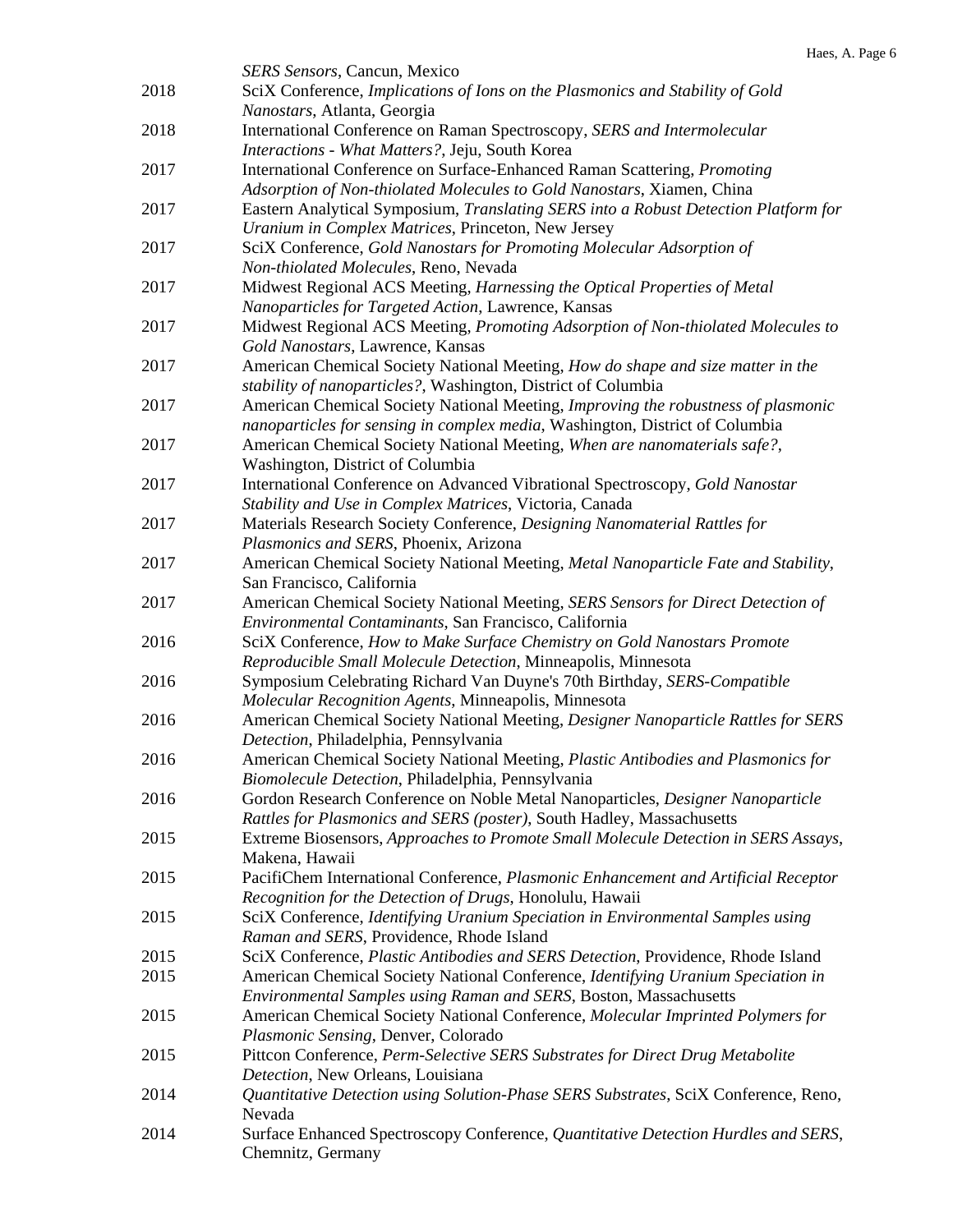| 2014                     | American Chemical Society National Conference, Towards the Prediction of           |
|--------------------------|------------------------------------------------------------------------------------|
|                          | Solution-Phase Gold Nanoparticle Stability, San Francisco, California              |
| 2014                     | Pittcon Conference, Quantitative Biodetection using SERS, Chicago, Illinois        |
| 2014                     | Pre-Sustainable Nanotechnology Organization Conference Workshop, Nanomaterials     |
|                          | are Not Just Small - Fate from Biological, Chemical, and Physical Stability        |
|                          | Perspectives, Boston, Massachusetts                                                |
| 2014                     | Gordon Research Conference on Noble Metal Nanoparticles, Towards Predicting        |
|                          | Solution-Phase Gold Nanoparticle Stability (poster), South Hadley, Massachusetts   |
| <b>COMMUNITY SPEAKER</b> |                                                                                    |
| 2019                     | What does a Chemist and College Professor?, SSTP Program, University of Iowa, Iowa |
|                          | City, Iowa                                                                         |
| 2019                     | What does a Chemist and College Professor?, Bowman Woods Elementary School,        |
|                          | Cedar Rapids, Iowa                                                                 |
| 2018                     | What does a Chemist and College Professor?, Bowman Woods Elementary School,        |
|                          | Cedar Rapids, Iowa                                                                 |
| 2017                     | What does a Chemist and College Professor?, Bowman Woods Elementary School,        |
|                          | Cedar Rapids, Iowa                                                                 |
|                          |                                                                                    |

## **SERVICE**

| <b>Profession</b> |                                                                                                                                 |
|-------------------|---------------------------------------------------------------------------------------------------------------------------------|
| 2019              | 35th International Symposium on Microscale Separations and Bioanalysis, Session Chair and                                       |
|                   | Organizer                                                                                                                       |
| 2018 - Present    | Benton Community School District, Third-Sixth Grade, Host and Field Trip Organizer for                                          |
|                   | Chemistry Lab Experiences at UI                                                                                                 |
| 2018              | International Conference on Raman Spectroscopy, Discussion Leader                                                               |
| 2018 - Present    | <b>NASA: Reviewer, Grant Proposals</b>                                                                                          |
| 2016 - Present    | National Institute of Justice, Review Panel Member                                                                              |
| 2014 - Present    | Bowman Woods Elementary School, Third Grade, Annual Career Days and Demonstrations,                                             |
|                   | Outreach                                                                                                                        |
| 2013 - Present    | American Chemical Society, LaMer Award Selection Committee                                                                      |
| 2013 - Present    | Linn Mar School District, Fifth Grade, Learning Enrichment Opportunities (LEO) Students,                                        |
|                   | Annual Host and Field Trip Organizer for Chemistry Lab Experiences (1200+ students hosted at                                    |
|                   | $\text{UI}$                                                                                                                     |
| 2012 - Present    | National Institutes of Health: Reviewer, Grant Proposals                                                                        |
| 2012 - Present    | SciX Conference, Symposium Discussion Leader                                                                                    |
| 2007 - Present    | National Science Foundation, Review Panel Member                                                                                |
| $2017 - 2021$     | NIH Study Section (Instrumentation and Systems Development, ISD), Standing/Permanent                                            |
|                   | Member                                                                                                                          |
| 2018              | Gordon Research Conference on Noble Metal Nanoparticles, Discussion Leader                                                      |
| 2018<br>2018      | Graduate Women in Science: Reviewer, Grant Proposals                                                                            |
|                   | SciX Conference Symposium (co)Organizer Symposia on (1) Anisotropic Nanoparticle<br>Plasmonics and (2) Plasmonic Nanobiosensors |
| $2015 - 2018$     | National Institute of Justice, Standing Advisory Panel, Member                                                                  |
| $2014 - 2018$     | Co-organizer, NNI@UI Annual Symposium                                                                                           |
| 2017              | American Chemical Society, Colloidal Metal and Semiconductor Nanostructures: Theory,                                            |
|                   | Synthesis, and Application Symposium Co-organizer at National Meeting                                                           |
| 2017              | SciX Conference Symposium Organizer, Plasmonic Nanoparticles - Beyond Spheres                                                   |
| $2015 - 2017$     | National Institutes of Health, Ad-hoc Study Section Member (ISD)                                                                |
| $2014 - 2017$     | American Chemical Society, Analytical Chemistry Features Panel, Member                                                          |
| $2012 - 2017$     | American Chemical Society, Division of Colloid and Surface Science, Discussion Leader                                           |
| 2016              | SciX Conference Symposium Co-organizer, Plasmonic Applications of Bottom-up Synthesized                                         |
|                   | Nanomaterials                                                                                                                   |
| $2015 - 2016$     | Co-organizer, Richard Van Duyne's 70th Birthday, A Conference Entitled - "To SERS with                                          |
|                   | Love"                                                                                                                           |
| $2014 - 2015$     | American Chemical Society, PacifiChem Symposium Co-organizer, Plasmonic Materials for                                           |